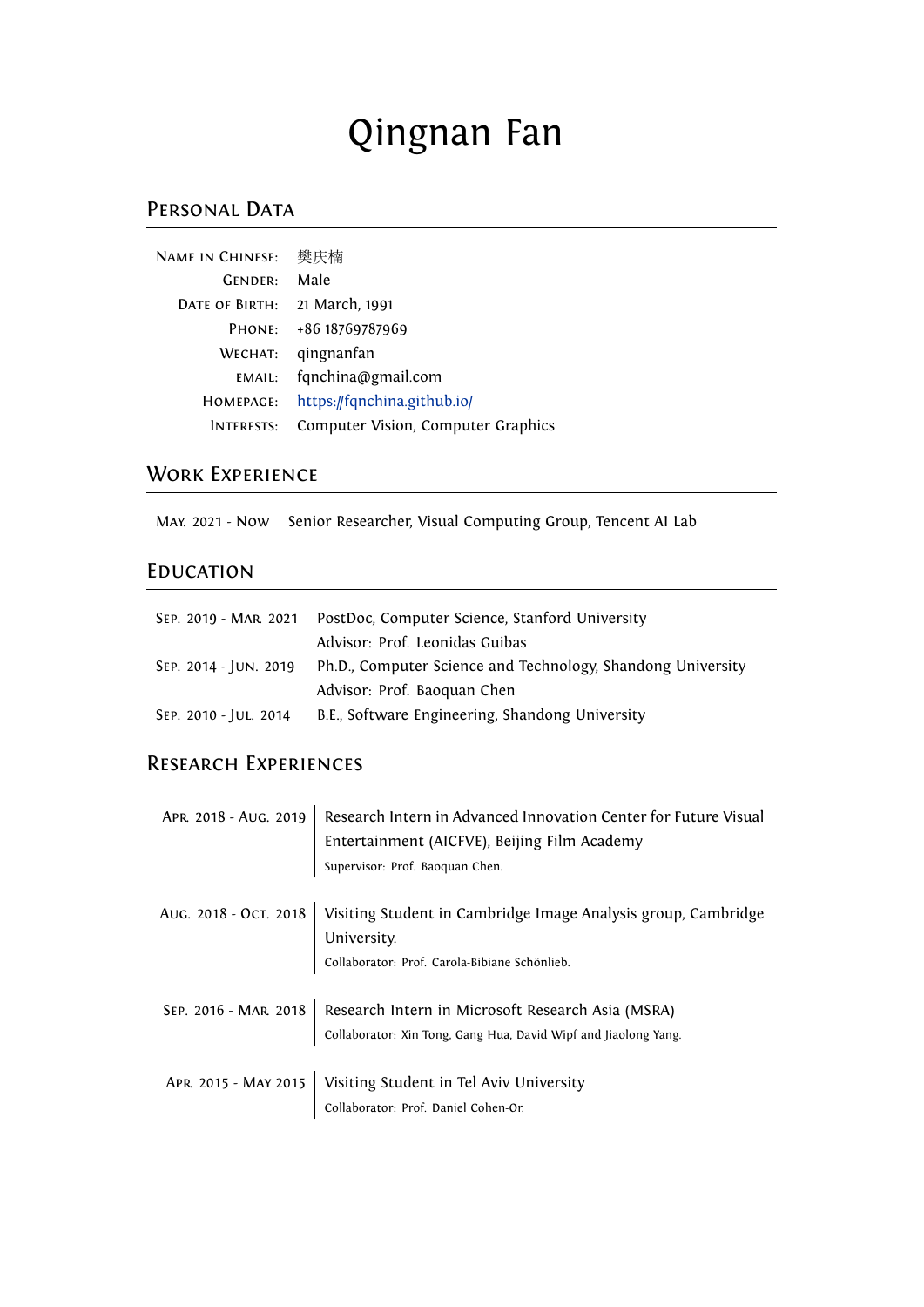#### Selected Publications

- 2022: Multi-Robot Active Mapping via Neural Bipartite Graph Matching. Kai Ye\*, Siyan Dong\*, **Qingnan Fan**, He Wang, Li Yi, Fei Xia, Jue Wang, Baoquan Chen.. CVPR, 2022.
- 2022: ADeLA: Automatic Dense Labeling with Attention for Viewpoint Shift in Semantic Segmentation. Yanchao Yang\*, Hanxiang Ren\*, He Wang, Bokui Shen, **Qingnan Fan**, Youyi Zheng, C. Karen Liu, Leonidas Guibas.. CVPR, 2022 (ORAL).
- 2021: CAPTRA: CAtegory-level Pose Tracking for Rigid and Articulated Objects from Point Clouds. He Wang\*, Yijia Weng\*, Qiang Zhou, Yuzhe Qin, Yueqi Duan, **Qingnan Fan**, Baoquan Chen, Hao Su, Leonidas Guibas. ICCV, 2021 (ORAL).
- 2021: Contrastive Multimodal Fusion with TupleInfoNCE. Yunze Liu, **Qingnan Fan**, Shanghang Zhang, Hao Dong, Thomas Funkhouser, Li Yi.. ICCV, 2021.
- 2021: Robust Neural Routing Through Space Partitions for Camera Relocalization in Dynamic Indoor Environments. Siyan Dong\*, **Qingnan Fan**\*, He Wang, Ji Shi, Li Yi, Thomas Funkhouser, Baoquan Chen, Leonidas Guibas. CVPR, 2021 (ORAL).
- 2021: A General Decoupled Learning Framework for Parameterized Image Operators. **Qingnan Fan\***, Dongdong Chen\*, Lu Yuan, Gang Hua, Nenghai Yu, Baoquan Chen. TPAMI, 2021.
- 2020: Generative 3D Part Assembly via Dynamic Graph Learning. Jialei Huang\*, Guanqi Zhan\*, **Qingnan Fan**, Kaichun Mo, Lin Shao, Baoquan Chen, Leonidas Guibas, Hao Dong. NeurIPS, 2020.
- 2020: Controllable Image Processing via Adaptive FilterBank Pyramid.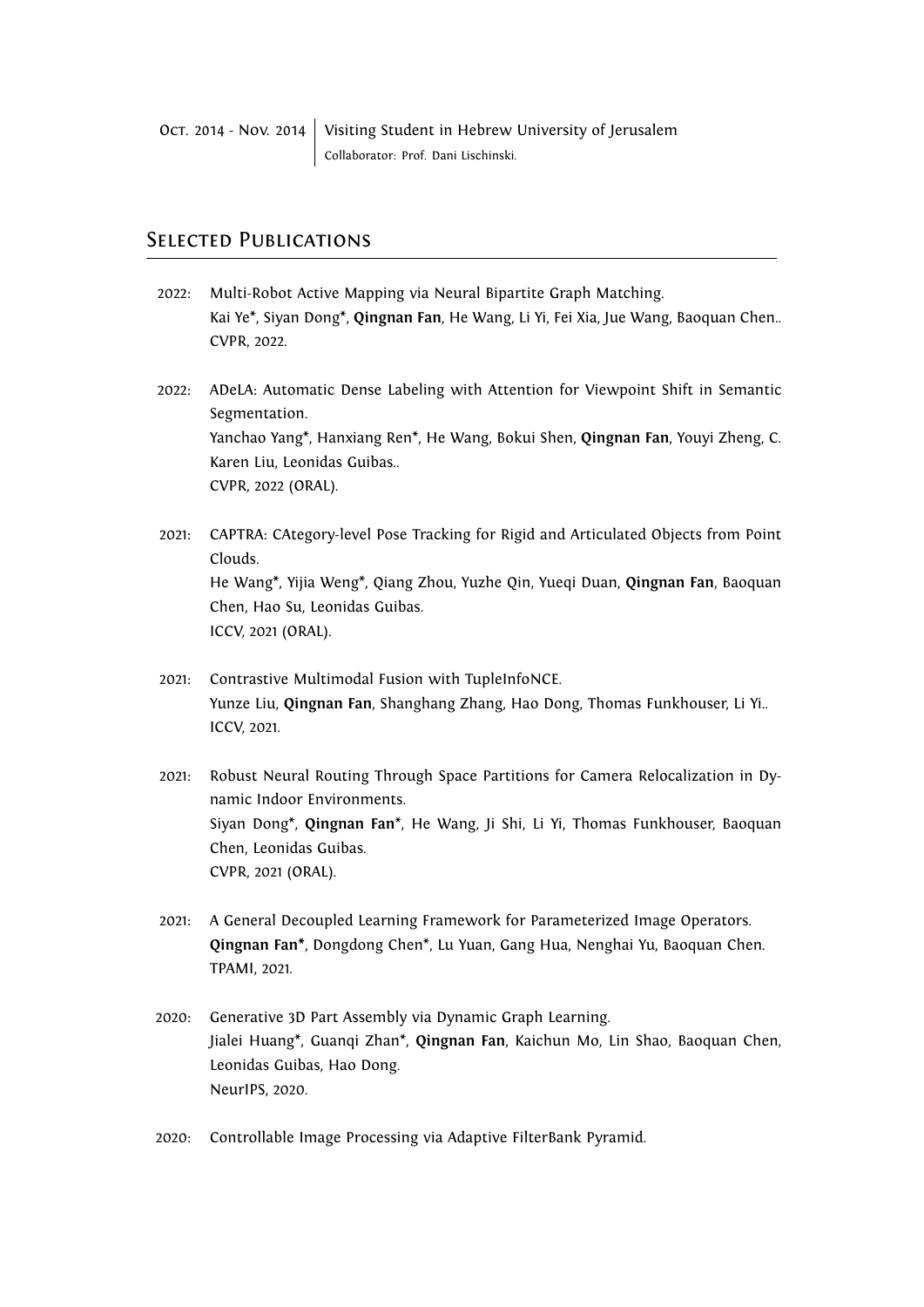Dongdong Chen, **Qingnan Fan**, Jing Liao, Angelica Aviles-Rivero, Lu Yuan, Nenghai Yu, Gang Hua. TIP, 2020.

- 2019: Mirror, Mirror, on the Wall, Who's Got the Clearest Image of Them All? A Tailored Approach to Single Image Reflection Removal. Daniel Heydecker\*, Georg Maierhofer\*, Angelica Aviles-Rivero\*, **Qingnan Fan**, Dongdong Chen, Carola-Bibiane Schönlieb, Sabine Süsstrunk. TIP, 2019.
- 2018: Image Smoothing via Unsupervised Learning. **Qingnan Fan**, Jiaolong Yang, David Wipf, Baoquan Chen, Xin Tong. SIGGRAPH Asia, 2018.
- 2018: Decouple Learning for Parameterized Image Operators. **Qingnan Fan\***, Dongdong Chen\*, Lu Yuan, Gang Hua, Nenghai Yu, Baoquan Chen. ECCV, 2018.
- 2018: Revisiting Deep Intrinsic Image Decompositions. **Qingnan Fan**, Jiaolong Yang, Gang Hua, Baoquan Chen, David Wipf. CVPR 2018, (Oral).
- 2017: A Generic Deep Architecture for Single Image Reflection Removal and Image Smoothing. **Qingnan Fan**, Jiaolong Yang, Gang Hua, Baoquan Chen, David Wipf. ICCV, 2017.
- 2015: JumpCut: Non-Successive Mask Transfer and Interpolation for Video Cutout. **Qingnan Fan**, Fan Zhong, Dani Lischinski, Daniel Cohen-Or, Baoquan Chen. SIGGRAPH Asia, 2015.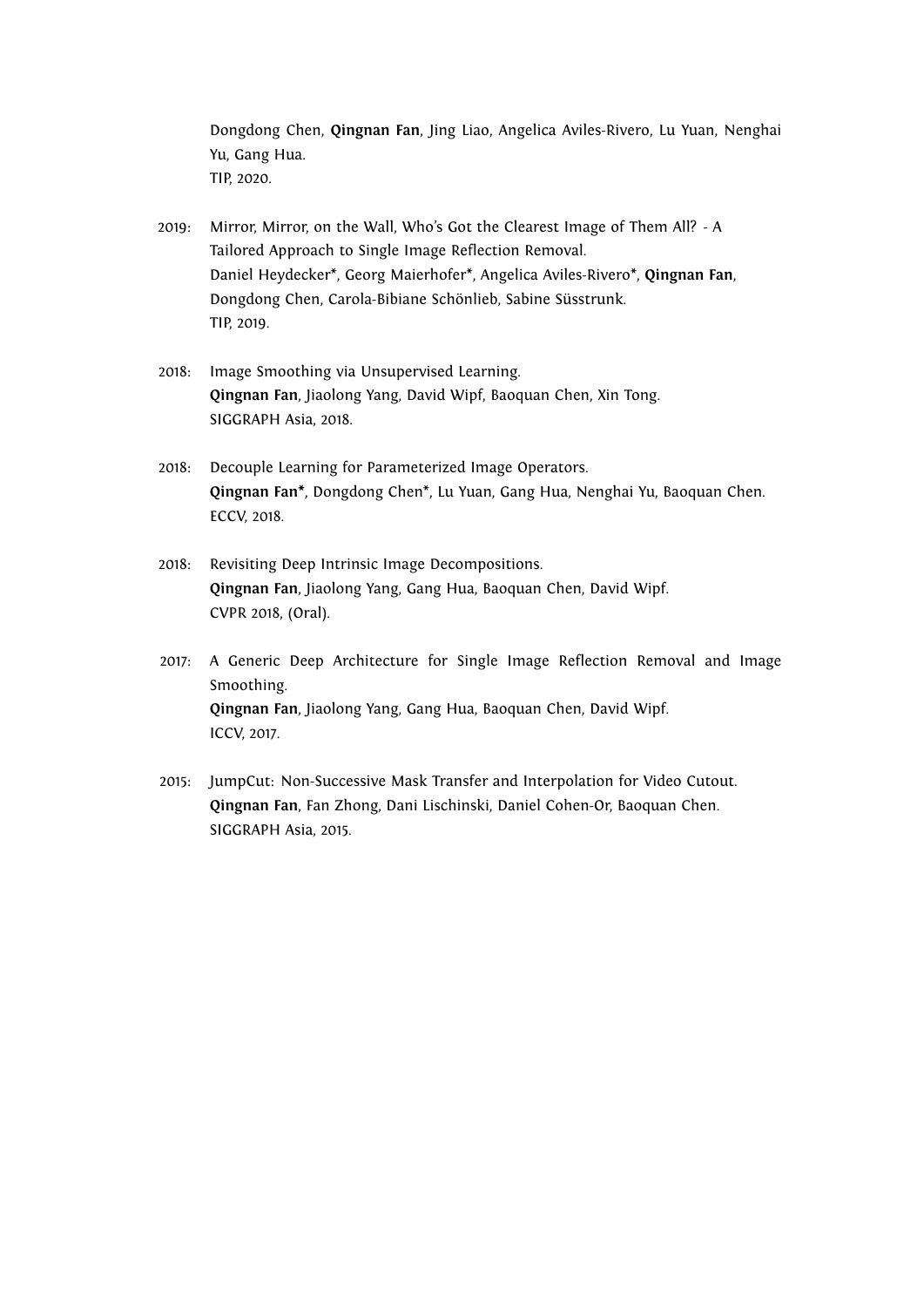#### **TALKS**

| APR 2022 Active 3D scene understanding and its applications<br>"三维视觉与智能图形"前沿论坛, 图图名师讲堂                                    |
|---------------------------------------------------------------------------------------------------------------------------|
| OCT. 2021 Visual Localization<br>Embodied AI Workshop, Valse                                                              |
| JAN. 2019 Deep Learning in Computational Photography<br>USC ICT, UW Reality Lab, Berkeley, Stanford, Google, MSR 2019, US |
| DEC. 2018 Deep Learning for Single Image Artifact Removal<br>ACCV Tutorial 2018, Australia                                |
| DEC. 2018   Image Smoothing via Unsupervised Learning<br>SIGGRAPH Asia 2018, Japan / GAMES Webinar                        |
| AUG. 2018 Discovering Unsupervised Learning in Image Processing<br>CIA, Cambridge University, UK                          |
| JUN. 2018 Revisiting Deep Intrinsic Image Decomposition<br>CVPR 2018, USA                                                 |
| Nov. 2015   Interactive Real-time Video Segmentation<br>$\vert$ SIGGRAPH Asia 2015, Japan                                 |

#### **AWARDS**

- 2020 CCF Doctorial Dissertation Award Nominee (CCF 优博提名)
- 2019 Outstanding Academic Achievement Award of Shandong University
- 2018 Academic Star Nominee of Shandong University (10/20000)
- 2018 National Scholarship
- 2016 Outstanding Academic Achievement Award of Shandong University
- 2015 Presidential Scholarship of Shandong University (35/20000) (Highest honor for students in SDU, only 35 elected among around 20000 candidates)